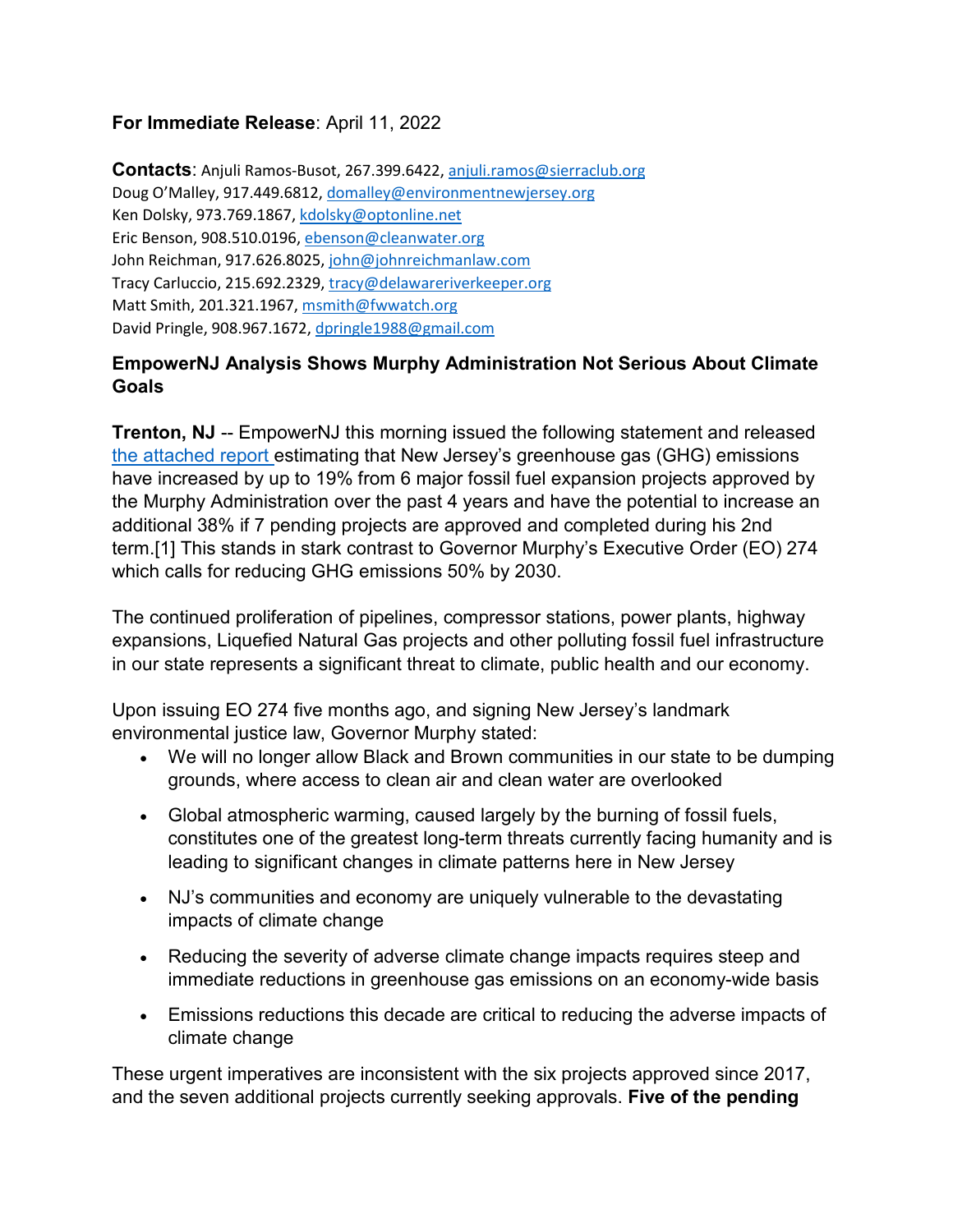**projects would be sited in low income and/or communities of color**, and three are proposed by public entities under the authority of the Murphy Administration. In addition, five[2] of the pending projects are either unnecessary or will provide no benefits to the residents of New Jersey (their rejection will not add to residents' costs or reduce energy availability), while the remaining two can accomplish their goals with clean renewable energy.

The EmpowerNJ report updates, and uses the same models for estimating GHG volumes NJDEP agreed with in, [Empower NJ's 2019 report](http://empowernewjersey.com/wp-content/uploads/2019/02/EmpowerNJ_Report_190211_Color.pdf) that found pending projects just completed or pending under the Murphy Administration would increase emissions by roughly 30%. The report finds emissions are increasing faster than previously predicted and details the projects completed in New Jersey since 2017, projects currently pending approvals from this administration, and the estimated annual GHG emissions from both.

The projects completed since 2017 emit an estimated 19.3MMT (million metric tons) of CO2e emissions per year, while the pending projects could emit up to an additional 37.8MMT per year. If all the pending projects are approved and completed, the total increase in GHG CO2e emissions under this Administration are estimated to be up to 57.1MMT, **an increase of 57% in total GHG emissions.** Given our State policy to reduce GHGs 50% over 2006 levels by 2030 (a reduction of 60 MMT), Governor Murphy must recognize the incongruity of the State's actions versus its policies and take immediate corrective action.

At the same time, the State's progress on implementing the vision of 100% clean energy by 2050 announced in the spring of 2017 and codified in EO 28 in the spring of 2018 has been painfully slow. There have been many missed deadlines and regulatory actions that put that vision in jeopardy and fail to get us on a path to achieve the essential interim goal of EO 274 (50% reduction in GHG emissions by 2030):

- It took two years to revise the Energy Master Plan. When it was released in January 2020, it lacked significant detail, and EO 100 and NJDEP AO 2020-01, both of which accompanied it, gave NJDEP an additional two years until Jan. 2022 to develop rules required by EOs 28 and 100;
- **DEP has missed EO 100 rulemaking deadlines for at least seven PACT rules**[3]. Most are at least 3-6 months behind schedule and at least three are 1-2 years behind schedule, having yet to be proposed (they were all supposed to be adopted by Jan. 2022);
- **DEP's featured rule on stationary sources in this package only reduces GHG emissions by 3%** and backloads that to 2035. It doesn't even acknowledge, let alone be informed by EO 274, despite being drafted concurrently in late 2021;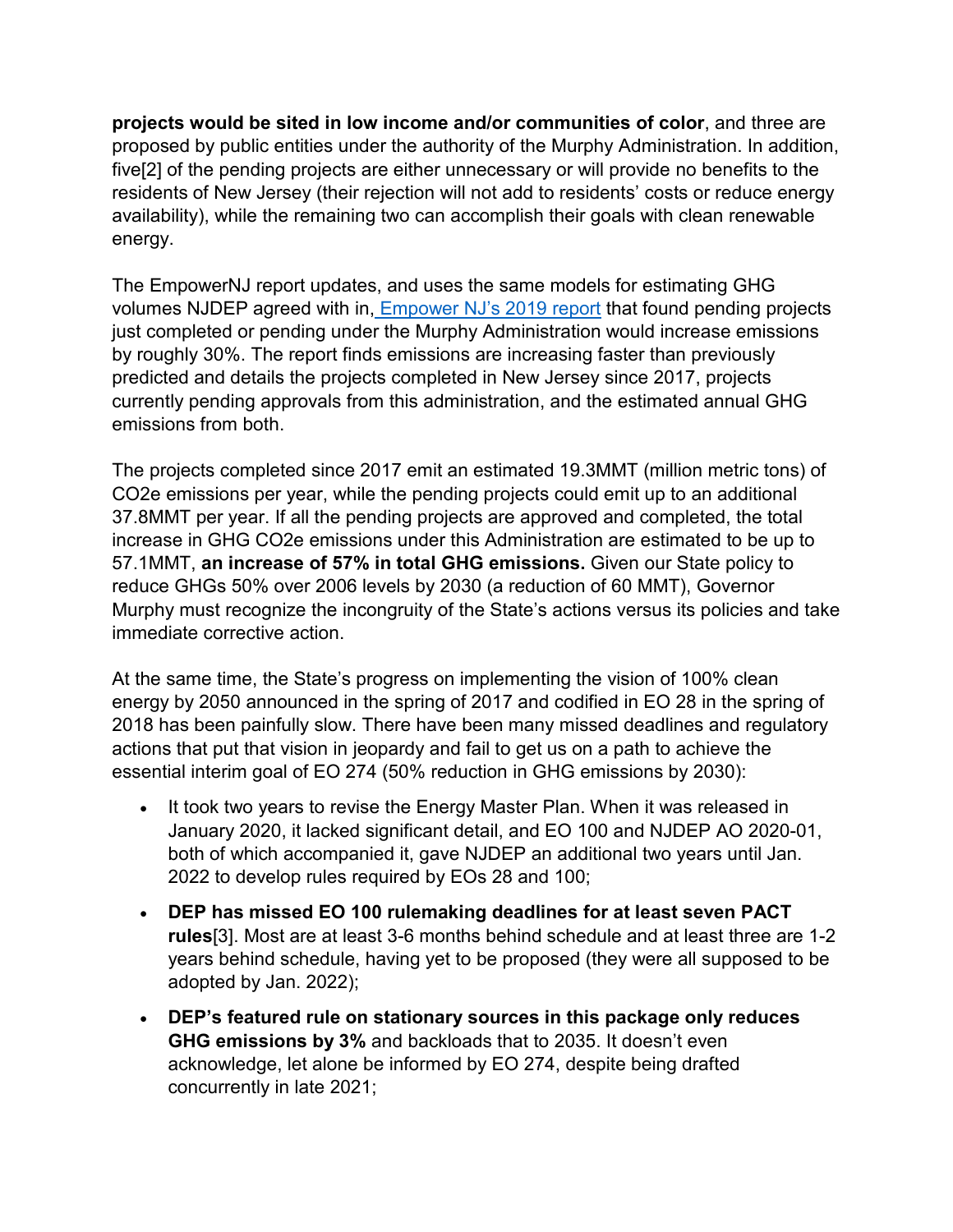- **DCA and DOT have not even developed policies to reduce GHG emissions** from the building and transportation sectors as required by EOs 28 and 274 and **BPU refuses to include in cost analyses the true social, health and climate costs of GHGs** let alone frame the analyses around them; and
- **DEP has refused to implement July 2019 and January 2020 laws** to use a 20 yr timeframe for all GHG computations and establish interim benchmarks under the Global Warming Response Act.

In addition to the grave consequences for our climate, the continued proliferation of fossil fuels in New Jersey will exacerbate public health harms that kill hundreds of thousands of people in the U.S. each year, and disproportionately endanger low-income communities of color. Research shows that phasing out fossil fuels will deliver immediate public health improvements to historically targeted communities.

With this rate of implementation of rules and the potential increase in GHGs, it is impossible to see a clear path to achieve our 50x30 goal. For these reasons EmpowerNJ is calling on Governor Murphy to:

- 1. Prevent the seven pending fossil fuel projects from being built; and
- 2. Direct all State agencies, especially DEP, DCA, BPU, NJTA and DOT, to provide written plans and rules to implement EO 274 to achieve our existential goal of reducing GHGs 50% by 2030 this year.

## *Footnotes*:

[1] Neither of these increases account for any other increases or decreases of emissions in the past or coming yrs.

[2] Gibbstown LNG, NJTA highway expansions, Keasbey gas plant, NJ TRANSIT gas plant, PVSC gas plant

[3] EO100 and NJDEP AO 2020-01 required DEP to propose seven PACT rules by Jan. 2021: 1) Clean Truck was proposed in Spring 2021, adopted Dec. 2021; 2) GHG Monitoring and Reporting, proposed June 2021; 3) Stationary Source, proposed Dec. 2021; 4) Mobile Cargo Handling Equipment, proposed Jan. 2022; and 5-7) Coastal Zone Management; Freshwater Wetland; and Flood Hazard have yet to be proposed.

Empower NJ is a coalition of over 135 environmental, civic, faith, and progressive organizations calling on Governor Murphy to enact a prohibition on all new fossil fuel projects in New Jersey, and urgently implement policies that reduce greenhouse gas emissions (GHGs) by at least 50% from 2010 levels by 2030[.](http://www.empowernewjersey.com/)

[www.empowernewjersey.com](http://www.empowernewjersey.com/)

## **Quotes from Empower New Jersey Leaders**

"Communities across the state are facing new polluting pipelines, power plants and